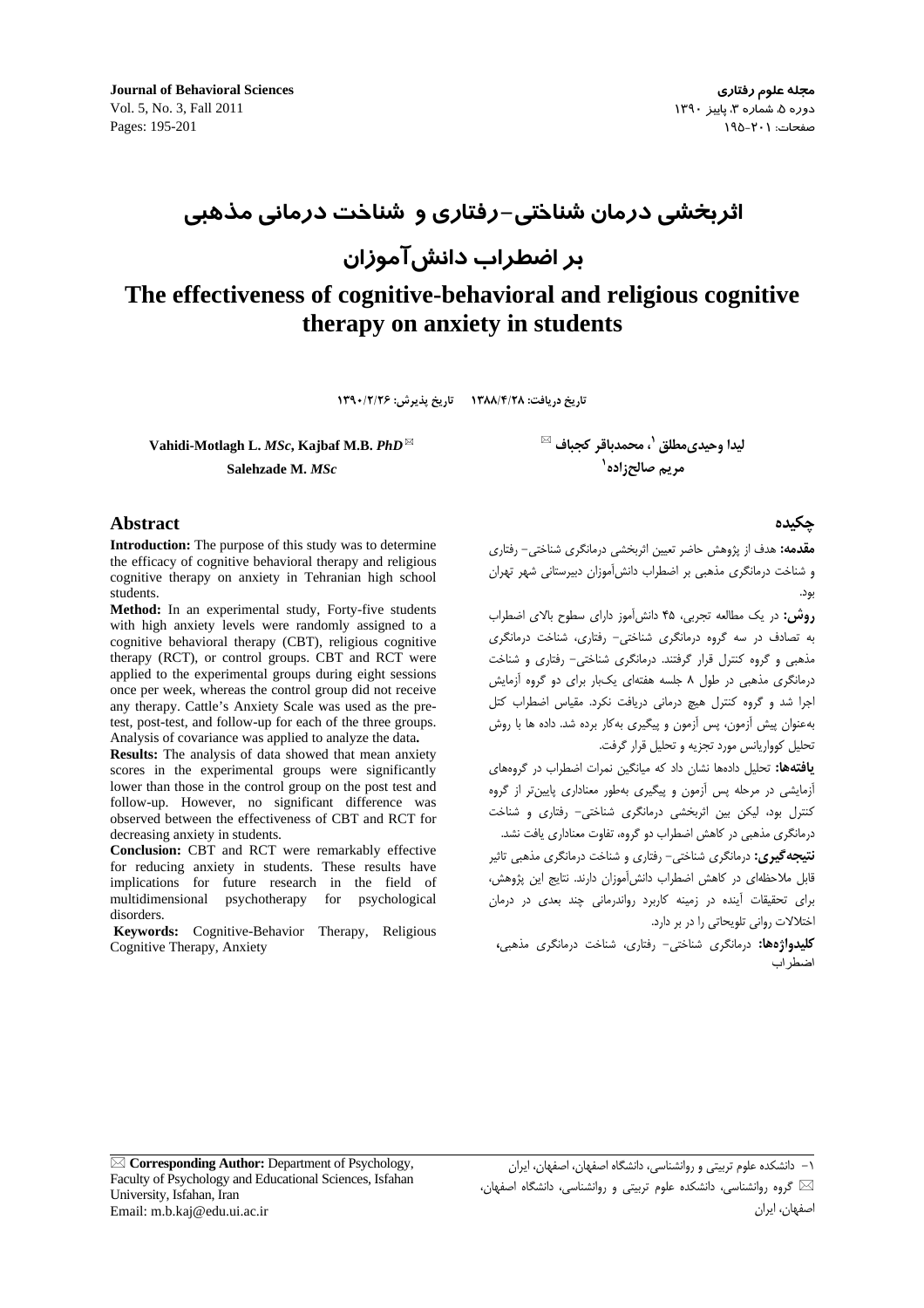#### مقدمه

آشنایی انسان با مذهب بسیار قدیمیتر از مفاهیم علمی روانشناسی، بهداشت روانی و دیگر دانشهای بشری است. اگرچه روانشناسی در بدو تولد خود رابطه مسالمتأمیزی را با مذهب نشان نداد و روانشناسان کلاسیک اولیه نیز علاقه چندانی به آن نشان نمیدادند اما دیری نگذشت که روانشناسی اجتماعی و حوزههای مربوط به آن با رویکردی علمیتر و بدون سوگیریهای منفی روانشناسان پیشین، پا به عرصه گذاشته و موضوعاتی چون ارزشها، نگرشها، عقاید و باورها را مورد بحث و بررسی قرار دادند [۱]. امروزه نمیتوان انکار کرد که مذهب یکی از عمومیترین تظاهرات روح انسانی است و هر روانشناسی که سروکارش با ساختمان روانی شخصیت انسان باشد دست کم نمیتواند این حقیقت را نادیده بگیرد که مذهب تنها یک پدیده اجتماعی و تاریخی نیست، بلکه برای بسیاری از افراد بشر حکم یک مسأله مهم و شخصی را دارد [۲]. ألپورت و روس، مذهب را یکی از عوامل بالقوه مهم برای سلامتروان میدانند و معتقدند که مذهب میتواند بهعنوان یک اصل وحدتبخش و نیرویی عظیم برای سلامتروان کمککننده باشد [۳]. سه دهه اخیر، شاهد پژوهشهای گسترده در زمینه نقش متغیرهای دینی و معنوی در ابعاد مختلف سلامت جسمی و روانشناختی بوده است [۴]. علاقه پزشكان و درمانگران بهمعنويت بهدليل افزايش مطالعاتی که همبستگی بین التزامات دینی و نتایج بهتر سلامتی را نشان میدهد بهطور روزافزونی در حال افزایش است [۵]. تحقیقات زیادی از این فرضیه که فقدان یا کاهش باورهای دینی سبب افزایش اختلالات روانی میشود حمایت میکنند [۶ و ۷]. لوین اشاره میکند که حدود ۴۰۰ مقاله پژوهشی دهه گذشته را درباره أثار جنبههای مذهبی بر سلامت و بیماری مورد بررسی قرار داده است و بهرغم مشکلات و محدودیتهای متعدد در سنجش مذهب، اغلب اين يافتهها بيانگر نقش موثر مذهب بوده اند [۵]. ارتباط معنویت و نگرش دینی با کاهش خطر خودکشی و افکار خودکشی [۸، ۹ و۱۰]، رابطه مذهب با کیفیت زندگی زناشویی [۱۱]، ارتباط اعتقادات مذهبی و سازگاری با بیماریهای صعبالعلاج [۱۲]، خودتنظیمی و خودکنترلی [۱۳] و ارتباط بین مذهب و بهزیستیذهنی در کهنسالی [۱۴] نیز در سایر پژوهشها بدست آمده است.

اضطراب بهعنوان بخشی از زندگی هر انسان، در حد متعادل آن بهعنوان پاسخی سازشیافته تلقی میشود اما اضطراب مرضی که جنبه مزمن و مداوم اضطراب میباشد فرد را دچار استیصال کرده و از بخش عمدهای از امکاناتش محروم میکند. در این میان اهمیت اضطراب نوجوانی از آن جهت پررنگ¤ر میشود که پژوهشها بیانگر آن است که اختلالات اضطرابی مزمن غالباً در خلال نوجوانی آغاز میشوند. گرستن و همکاران به نقل از

مجله علوم رفتار

ک*لارک* و همکاران[۱۵] در پژوهشی در زمینه همهگیریشناسی اختلالات اضطربی در نوجوانان دریافتند که سن شروع اختلالات اضطرابی به طورمتوسط ۱۵ سالگی بوده است. یافتههای پژوهشی حاکی از آن است که تقیدات، نگرشها و اعمال دینی با کاهش اضطراب ارتباط دارد. در پژوهشهای متعددی نیز ارتباط اضطراب و متغیرهای چندگانه دینی [۱۶] و رابطه بهزیستی معنوی و اضطراب [۱۷] بررسی شده است که دلالت بر رابطه معکوس اعتقادات معنوى و اضطراب دارد. برمبناى نتايج مطالعهاى ديگر [۱۸]، التزامات دینی با کاهش اضطراب ارتباط داشت و یکی از متغیرهای مهم در پیش بینی اضطراب شناخته شد. رابطه منفی معنادار میان میزان مذهبیبودن، عبادت و علائم افسردگی و اضطراب [١٩ و ٢٠]، رابطه معكوس دعا و اضطراب [٢١]، رابطه معكوس بين توكل و اميدوارى با اضطراب [٢٢]، رابطه نماز با جهت گیری مذهبی و سلامتروان [۲۳] و رابطه بین اعتقادات مذهبی و جهتگیری فرهنگی خانواده [۲۴] نیز در گروهی از مطالعات یافت شده است. با توجه به تأثیرپذیری روش های درمانی اختلالات روانی از زمینههای فرهنگی و ارزشهای دینی و معنوی بیماران، توجه درمانگران در دهههای اخیر به متغیرهای فرهنگی، معنوی و دینی در فرایند درمان به میزان زیادی افزایش یافته است [۲۵]. علاوه بر توصیه به تدوین پروتکلهای درمانی تقويتشده با أموزههاى دينى، انجمن روانپزشكى امريكا تأكيد و توصیه مینماید که پزشکان جهتگیری مذهبی بیماران را بررسی نموده و در كار با آنها لحاظ نمايند. زيرا شناخت جهت گيرى و نیازهای معنوی بیماران، ورود أنها به درمان مناسبتر را تسهیل مینماید [۲۶]. در زمینه بررسی تاثیر رواندرمانی مذهبی، در دو مطالعه كارأزمايي باليني قابل توجه، درمان استاندارد اضطراب (دارو درمانی و رواندرمانی حمایتی) را با رواندرمانی دینی در بیماران مسلمان مقایسه نمودند. نتایج نشان داد که رواندرمانی دینی به طور معنادار، بهبودی سریعتری را نسبت به دو درمان دیگر نشان داد [۲۷]. در زمینه کاربرد مفاهیم مذهبی در درمان اعتیاد [۲۸] و استفاده از باورهای مذهبی بیماران روانی در درمان أنها نيز پژوهشهايي صورت گرفته است [٢٩]. تحقيقات انجام یافته در زمینه درمان اضطراب نوجوانی با استفاده از روشهای تلفیقی مذهبی و غیرمذهبی اندک است و در ایران نیز پژوهشهای معدودی، پیامدهای روانشناختی مذهب را مورد بررسی قرار داده اند. برای نمونه پژوهشهایی با عنوان اثربخشی تکنیکهای شناخت درمانی توأم با دعا و نیایش بر کاهش اضطراب دانش[موزان [۳۰]، بررسی اثربخشی گروه درمانی شناختی– مذهبی بر افسردگی و اضطراب و همچنین میزان عود آنها [۳۱] و پژوهشهای تجربی و شبهتجربی در زمینه اثربخشبودن برخی أداب و اعمال مذهبی بر کاهش اضطراب [٣٢ و ٣٣] صورت گرفته است. با توجه به اينكه تاكنون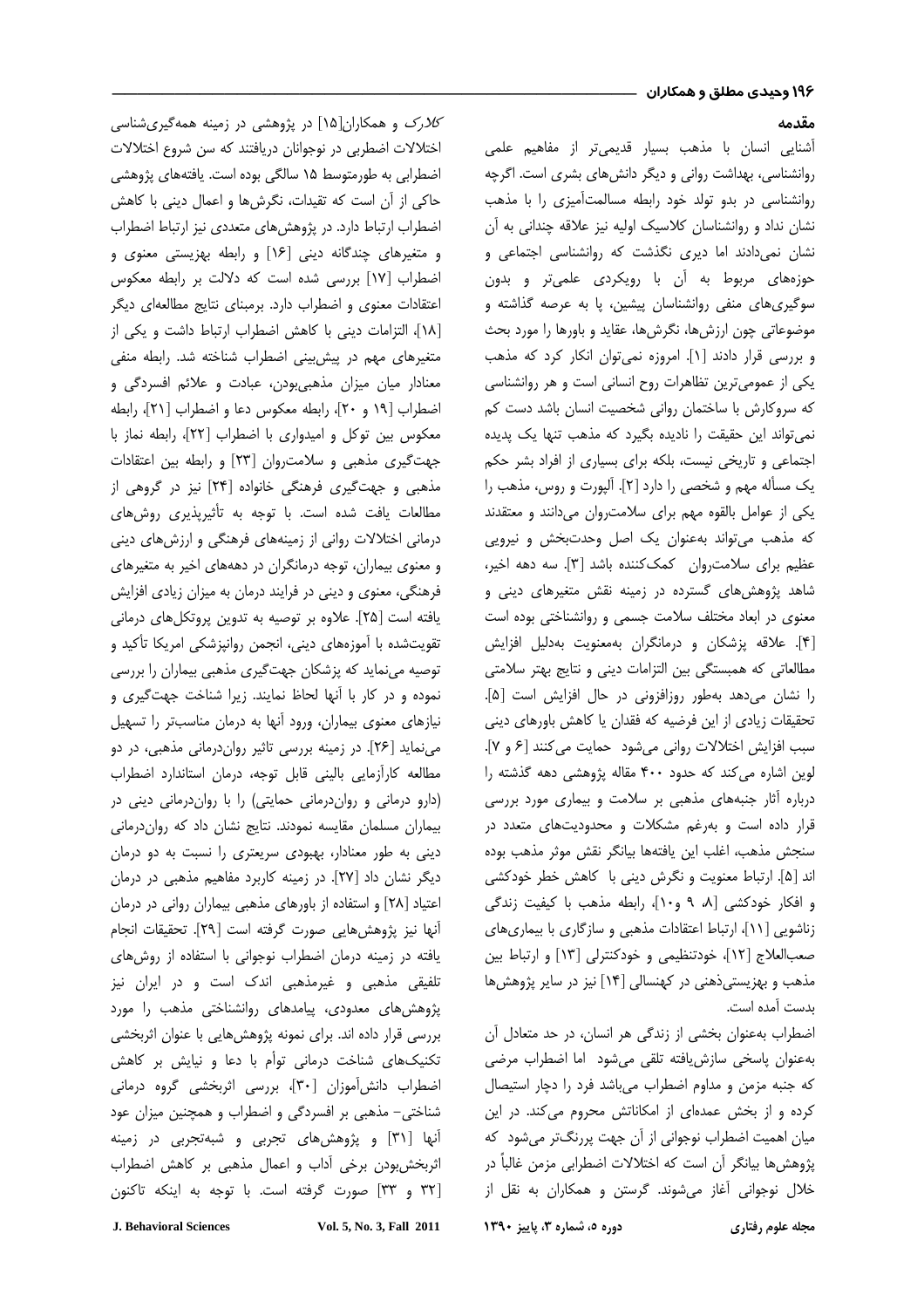پژوهشی که اثربخشی درمانهای مذهبی و غیرمذهبی را با یکدیگر مقایسه کند در کشور صورت نگرفته است، پژوهش حاضر با هدف تعیین تأثیر درمان شناختی- رفتاری، شناخت درمانی مذهبی و مقایسه تأثیر این دو نوع مداخله درمانی بر اضطراب دانش آموزان پایه اول دبیرستانهای شهر تهران صورت گرفت تا به این سؤال پاسخ داده شود که آیا روان درمانی با رویکرد مذهبی در کاهش سطوح اضطراب نوجوانان مؤثر است؟ و در صورت تأیید این تأثیر، در جهت بومی سازی و غنی سازی هر چه بیشتر پروتکلهای درمانی تلاش شود.

## روش

جامعه آماری و روش نمونهگیری: جامعه آماری پژوهش حاضر را کلیه دانش آموزان دبیرستان های دخترانه شهر تهران (سنین ۱۵ تا ١٨ سال) تشكيل مى دهند. نمونهگيرى بهصورت خوشهاى چند مرحلهای بود. به این ترتیب که ابتدا از نواحی آموزش و پرورش تهران، یک ناحیه و سپس از بین دبیرستانهای دخترانه این ناحیه سه دبیرستان بهطور تصادفی انتخاب گردید و از میان کلاس های هر دبیرستان، سه کلاس به تصادف انتخاب شدند. مجموع دانش آموزان انتخاب شده از هر مدرسه ۹۰ نفر بود. از آنجا که متغير آماج درمان، اضطراب بود، كليه اين دانش آموزان (٢٧٠ نفر)، مقیاس اضطراب کتل را تکمیل نمودند و در مرحله بعد ۴۵ نفر از کسانی که نمره طراز شده آنها در مقیاس اضطراب کتل بالاتر از ۴ (اضطراب متوسط و بالاتر) بود بهطور تصادفی در سه گروه ۱۵ نفري قرار گرفتند. دانش آموزان گروه اول طی ۸ جلسه ۹۰ دقیقهای تحت درمان شناختی- رفتاری قرار گرفتند. گروه دوم ۸ جلسه ۹۰ دقیقهای شناخت درمانی مذهبی دریافت نمود و گروه سوم (گروه گواه) هیچ مداخلهای را دریافت نکرد. شیوه اجرایی درمان ها در ادامه بیان شده است.

## ابزار جمع أورى اطلاعات

مقیاس اضطراب کتل: این مقیاس بر اساس پژوهشهای گسترده فراهم شده و یکی از مؤثرترین ابزارهایی است که بهصورت یک پرسشنامه کوتاه تهیه شده است. این مقیاس، یک پرسشنامه ۴۰ سؤالی است که شامل ۲۰ سؤال مربوط به اضطراب آشکار و ۲۰ سؤال مربوط به اضطراب پنهان است که می توان آن را در هر دو جنس، در همه سنین بعد از ۱۵–۱۴ سالگی و در اکثر فرهنگها مورد استفاده قرار داد. در این مقیاس نمره خام آزمودنی به نمره طراز شده تبدیل می شود. نمرات صفر تا ۳ بیانگر شخصی آرام و تنش زدوده، ۴ تا ۶ اضطراب متوسط، ۷ تا ۸ مشخصه یک روان آزرده مضطرب و ۹ تا ۱۰ نمایانگر فردی است که به مداخلات درمانی جدی نیازمند است. از آنجا که سؤال های این مقياس توسط كتل و طبق نظريات خود او در رابطه با اضطراب و

دوره ٥، شماره ٣، پاییز ١٣٩٠

مجله علوم رفتاري

تحلیل عوامل طرح شده، لذا دارای روایی محتوا و سازه و عاملی میباشد [۳۴]. این مقیاس در سال ۱۳۶۷ توسط *دادستان* و همکاران بر روی نمونه وسیعی از دانشجویان، برای جامعه ایرانی هنجاریابی و ویژگی های مطلوب روانسنجی آن تایید گردید [۳۵].

# روش اجرا

پژوهش حاضر از جمله طرحهای شبهتجربی با پیشآزمون، پس آزمون و گروه كنترل مى باشد. تمامى دانش آموزان شر کت کننده در پژوهش در یک جلسه عمومی، مقیاس اضطراب کتل را به عنوان پیش آزمون تکمیل نمودند. اعضای دو گروه آزمایش ضمن امضای رضایتنامه کتبی هر کدام در یکی از کلاس های دبیرستان طی ۸ جلسه ۹۰ دقیقهای بهطور گروهی تحت درمان قرار گرفتند و گروه کنترل در لیست انتظار باقی ماند. بهمنظور اخذ دادههای پس آزمون و پیگیری، کلیه افراد، مقیاس اضطراب کتل را در جلسهای پس از اتمام درمان و سپس دو ماه بعد از آن تکمیل نمودند. مداخلات درمانی توسط یک نفر کارشناس ارشد روانشناسی بالینی، دارای آموزش کافی در زمینه درمان شناختی رفتاری و روان درمانی بر اساس آموزههای دینی ارائه گردید. چهارچوب جلسات درمان شناختی- رفتاری ارائه شده بهطور مختصر به شرح زير مىباشد:

جلسات اول تا سوم: معارفه و اتحاد درمانی، آشنایی کلی با اضطراب، علائم و الكوى سه نظامى أن، أموزش فنون تنشزدایی و اجرای گروهی آن، معرفی، تعریف و تشریح شناختها و افکارخودآیند و تأثیر آنها بر خلق و احساس، آموزش فرمول بندی شناختی (ارتباط بین فکر، هیجان و رفتار). جلسات چهارم تا ششم: آموزش راهبردهای شناسایی افکار، روشهای ارزیابی و اصلاح افکارناکارامد، آموزش آرامش از طریق کنترل نشانه و تکنیکهای توجه برگردانی، آموزش اصول برنامهریزی فعالیت و تنظیم وقت و آموزش مهارتهای ارتباطی و ابراز وجود مثبت بهعنوان بهترين سبك ارتباطي همراه با تمرين رفتار و ایفای نقش بهمنظور کاهش تنش در روابط بین فردی. جلسات هفتم و هشتم: آموزش مهارت حل مسأله و كاربردهاى آن در زندگی روزمرہ، جمعبندی کلی نکات ارائهشده طی جلسات درمان، تبيين احتمال عود علائم پس از دوره درمان و واكنش صحيح در زمان عود علائم.

محتوای درمان شناخت درمانی مذهبی ارائه شده نیز به طور مختصر به شرح زير ميباشد:

جلسات اول تا سوم: معارفه و اتحاد درمانی، آشنایی کلی با اضطراب و علائم آن، بحث در مورد تفکر در خلقت آسمانها و زمین، معنای ایمان به خداوند و آثار و پیامدهای داشتن نگرش ايماني و آشنايي با مفهوم فضل ورحمت الهي و جلوههاي آن. جلسات چهارم تا ششم: آشنایی با مفهوم خودشناسی و راههای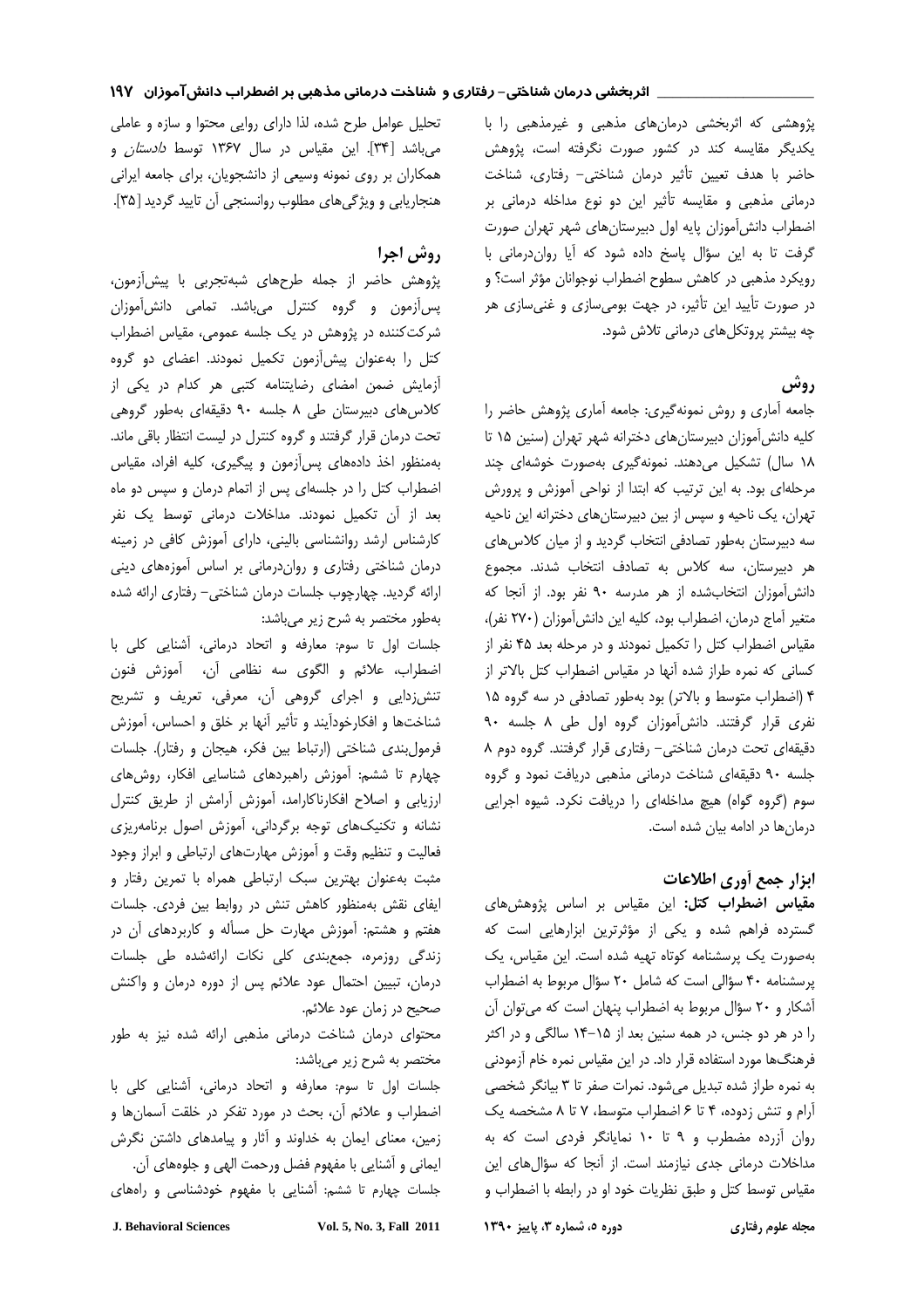۱۹۸ وحیدی مطلق و همکاران ۱

شناختخود، آشنایی با مفاهیم وجودیخود بهعنوان یک انسان و ارزش خویشتن، بحث پیرامون معنای صبر و پیامدهای مثبت بردباری و کنترل خود.

جلسات هفتم و هشتم: بحث پیرامون ذکر و مفهوم یادخدا و تأثیرات روانی آن، آشنایی با مفهوم دعا و نیایش و فلسفه آن، آشنایی با مفهوم توکل و نتایج توکل به نیروی مافوق، جمعبندی آموزش های جلسات قبل، تبیین احتمال برگشت نشانههای اضطراب پس از اتمام درمان و عملکرد صحیح در این زمینه.

در جلسات درمانی هر دو گروه، ارزیابی خلق از طریق برگههای بازبینی خلق و تکالیف خانگی، بهطور مستمر در جریان کار هر جلسه قرار داشت. با توجه به طرح تحقیق تجربی همراه با پیش آزمون و پس آزمون برای تحلیل دادهها از آزمون تحلیل كوواريانس استفاده شد.

### بافتهها

میانگین و انحراف استاندارد نمرات اضطراب اعضای گروه شناختی- رفتاری در گروه آزمایش ۳/۰۹ ±۴۵/۵۳، در گروه شناختی رفتاری مذهبی ۴۴/۶۰±۲۴/۵۸ و در گروه گواه برابر با ۴۷/۱۳±۲/۵۸ در مرحله پیش آزمون بود. پیش فرض نرمالبودن توزيع نمرات اضطراب سه گروه با استفاده از آزمون شاپيرو-ویلک بررسی شد. سطح معناداری در گروه شناختی- رفتاری ۰/۶۸ ، در گروه شناختی رفتاری مذهبی ۰/۳۳ و در گروه گواه ۰/۵۸ محاسبه و بنابراین این پیشفرض در هر ۳ گروه تأیید گردید. پیش فرض دیگر تحلیل کوواریانس، تساوی واریانس های ۳ گروه است که با آزمون لوین بررسی شده و با سطح معناداری ۰/۳۶ این پیشفرض نیز تأیید گردید. از میان متغیرهای

جمعیتشناختی، شغل پدر، شغل مادر و تعداد فرزندان خانواده با نمرات اضطراب، همبستگی نشان دادند که در تحلیل کنترل شدند. جدول ١، نتايج تحليل كوواريانس نمرات اضطراب آزمودنی ها در سه گروه شناختی – رفتاری، شناختی رفتاری مذهبی و كنترل را در مرحله پس آزمون نشان مى دهد. مطابق با يافتهها، بین میانگین نمرات اضطراب حداقل دو گروه تفاوت معنادار وجود دارد. میزان این تفاوت (اندازه اثر) ۰/۷۸ است. سطح معناداری (p </-1) وتوان آماری بالا بیانگر کفایت حجم نمونه و دقت بالای آزمون است. نتایج مقایسههای زوجی میانگینهای تعدیل شده سه گروه در مرحله پس آزمون (جدول۲) نشان داد که بین میانگین نمرات اضطراب در گروه شناختی رفتاری و گروه  $\mathcal{L}_{\mathbf{D}}$ گواه در سطح معناداری  $(\mathbf{p}\langle\cdot\rangle, \mathbf{p})$  تفاوت وجود دارد. همچنین بین میانگینهای دو گروه شناختی رفتاری مذهبی و گروه گواه نیز تفاوت معناداری مشاهده میشود (p<(·/·)). بین میانگینهای تعدیل شده دو گروه شناختی- رفتاری و شناختی- رفتاری مذهبی تفاوت معناداری مشاهده نگردید. نتایج تحلیل دادهها در مرحله پیگیری (جدول۳) نیز حاکی از پایداری نسبی تأثیرات درمان طی ۲ ماه پس از اتمام درمان میباشد. سطح معناداری (p<+/p< توان آماری ۰/۸۳ دقت بالای آزمون را نشان می دهد لیکن اندازه اثر (معناداری عملی) در مرحله پیگیری نسبت به پس آزمون كاهش يافته است (ضريب اتا: ٠/١٩). نتايج مقايسههاى زوجى میانگینهای تعدیل شده سه گروه در مرحله پیگیری (جدول۴) نیز تفاوت بين ميانگينهاي تعديل شده هر يک از دو گروه شناختي-رفتاری و شناختی- رفتاری مذهبی با گروه گواه را معنادار و تفاوت میانگینهای نمرات اعضای دو گروه درمانی را با یکدیگر غيرمعنادار نشان مي دهد.

| توان أماري           | ميزان تأثير          | معناداري            | F                    | درجه أزادى | متغير          |
|----------------------|----------------------|---------------------|----------------------|------------|----------------|
| $\cdot/\cdot \Delta$ | $\cdot$ /95          | $\cdot/\cdot\cdot$  | $\cdot/\cdot$        |            | نمرات پيشأزمون |
| $\sqrt{\cdot \cdot}$ | $\cdot$ /YA          | $\cdot/\cdot\cdot$  | 5Y/Y                 | ٢          | عضويت گروهي    |
| $\cdot$ /۳۹          | $\cdot/\cdot$ Y      | $\cdot/\cdot$ ٩     | $Y/\Delta$ 9         |            | شغل پدر        |
| ۹۵۶.                 | $\cdot/\cdot\cdot$   | $\cdot/\lambda\tau$ | $\cdot/\cdot \Delta$ |            | شغل مادر       |
| $\cdot$ /۴۲          | $\cdot/\cdot \wedge$ | $\cdot/\gamma$      | $\cdot/\cdot$        |            | تعداد فرزندان  |

جدول ۱- نتایج تحلیل کوواریانس تأثیر عضویت گروهی، شغل پدر، شغل مادر و تعداد فرزندان بر اضطراب سه گروه در مرحله پسآزمون

جدول ۲- مقایسه میانگینهای تعدیلشده افراد در سه گروه در مرحله پسآزمون

| معناداري           | تفاوت ميانگين ها  | كنترل | شناختی - رفتاری مذهبی        | شناختی- رفتاری                       |
|--------------------|-------------------|-------|------------------------------|--------------------------------------|
| $\cdot/\cdot\cdot$ | ۱۴/۹۰۹            | ۴۶۱۲۶ | $\overline{\phantom{0}}$     | $\mathbf{r} \mathbf{r} / \mathbf{r}$ |
| $\cdot/\cdot\cdot$ | $\delta/\cdot$ ۲۲ | 48/28 | $\mathbf{r}\wedge\mathbf{r}$ | $\overline{\phantom{0}}$             |
| $\cdot$ /95        | ۰/۱۱۲             | -     | $\mathbf{r}\wedge\mathbf{r}$ | $\mathbf{r} \mathbf{r} / \mathbf{r}$ |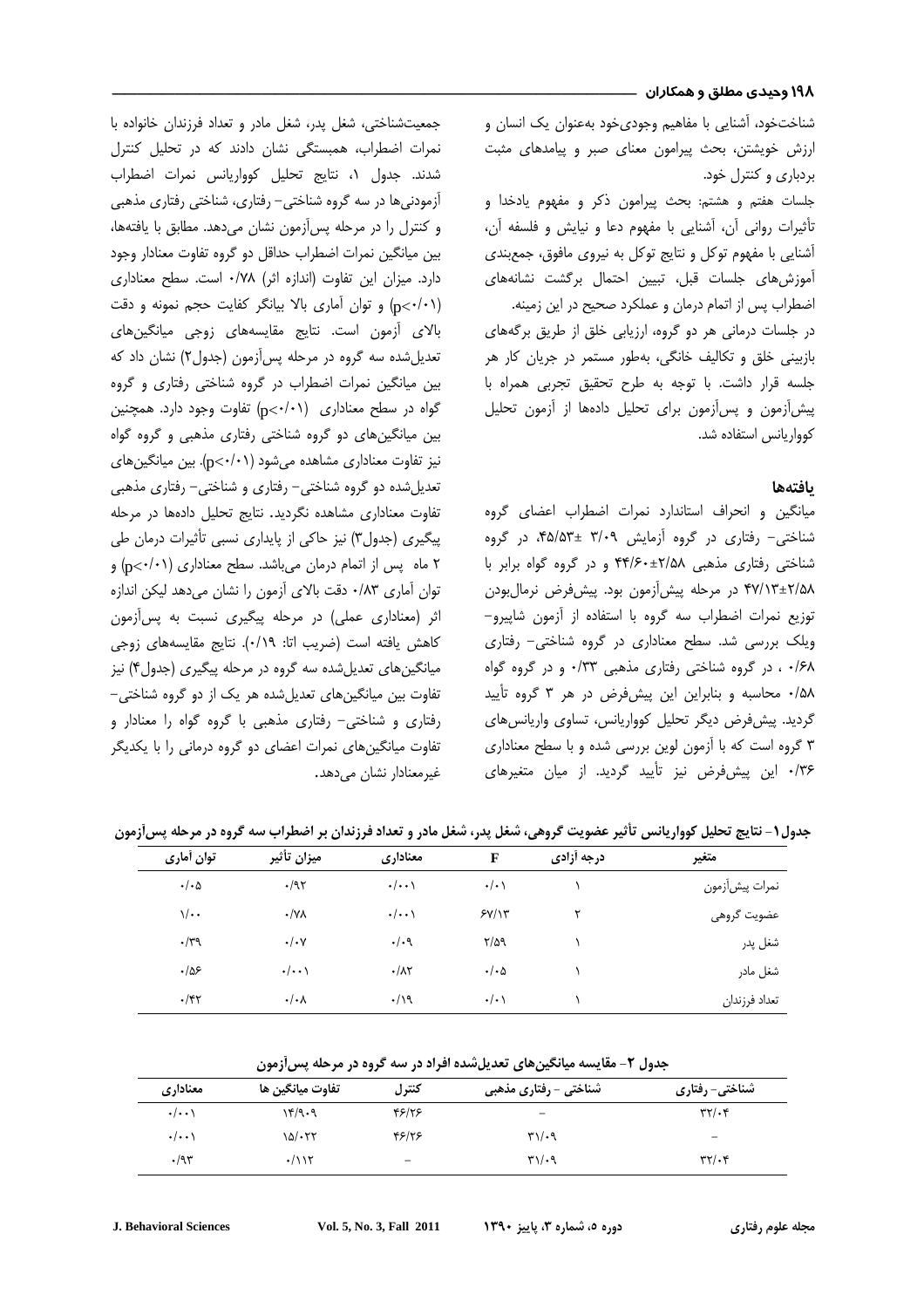| متغير          | درجه آزادی |               | معناداري             | ميزان تاثير                 | توان آماری                 |
|----------------|------------|---------------|----------------------|-----------------------------|----------------------------|
| نمرات پيشأزمون |            | $\cdot$ /۲۰۹  | ۱۶۵.                 | $\cdot/\cdot\cdot$ $\Delta$ | $\cdot/\cdot$ YY           |
| عضويت گروهي    |            | $\lambda$ /92 | $\cdot/\cdot\cdot$ ۵ | $\cdot/\gamma$              | $\cdot/\lambda\tau$        |
| شغل پدر        |            | ۱/۲           | .7795                | $\cdot/\tau$                | $\cdot/\gamma$             |
| شغل مادر       |            | ۱۱۶           | $\cdot/\tau$         | $\cdot/\cdot\cdot$ ۵        | $\cdot/\cdot$ YY           |
| تعداد فرزندان  |            | 55'.          | $\cdot/\cdot\cdot$   | $\cdot$ /YY                 | $\sqrt{\cdot \cdot \cdot}$ |

اثربخشی درمان شناختی- رفتاری و شناخت درمانی مذهبی بر اضطراب دانشآموزان ۱۹۹

جدول۳- نتایج تحلیل کوواریانس تأثیر عضویت گروهی، شغل پدر، شغل مادر و تعداد فرزندان بر اضطراب سه گروه در مرحله پیگیری

| جدول ۴- مقایسه میانگینهای تعدیلشده اعضا در سه گروه در مرحله پیگیری |  |  |  |  |
|--------------------------------------------------------------------|--|--|--|--|
|--------------------------------------------------------------------|--|--|--|--|

| ---<br><br>$-$ .<br>- - - -<br>$\overline{\phantom{a}}$<br>. |                   |                 |                          |                          |  |  |
|--------------------------------------------------------------|-------------------|-----------------|--------------------------|--------------------------|--|--|
| معناداري                                                     | تفاوت ميانگينها   | كنترل           | شناختی- رفتاری مذهبی     | شناختی- رفتاری           |  |  |
| $\cdot/\cdot\cdot$ ۳                                         | ۶۰ /۸             | ۴۵/۱            | $\overline{\phantom{0}}$ | $\mathbf{y}/\mathbf{y}$  |  |  |
| $\cdot/\cdot\cdot$                                           | 9/1               | ۴۵/۱            | ۳۶/۰۹                    | $\overline{\phantom{a}}$ |  |  |
| .18                                                          | $\cdot \cdot$ /59 | $\qquad \qquad$ | ۳۶/۰۹                    | ۳۷/۰۴                    |  |  |

#### ىحث

پژوهش حاضر با هدف بررسی تأثیر درمان شناختی– رفتاری و شناخت درمانی مذهبی بر کاهش اضطراب دانش آموزان صورت گرفت. نتایج بدست آمده نشان داد که گروه درمانی شناختی-رفتاری بهطور معناداری میانگین نمرات اضطراب دانش آموزان را كاهش داده است. این نتیجه با یافتههای حاصل از پژوهشهای متعدد مبنی بر اثربخشی درمان شناختی رفتاری در اختلالات خلقي و بهويژه اضطراب همخواني دارد [۳۶ و ۳۷]. طبق نظر د*ادستان* [۳۸] نوجوانی با نوعی بی ثباتی و دمدمی مزاجبودن همراه است. نوجوان عملی را انجام می دهد و پس از چند لحظه پشیمان میشود و خود را بهخاطر احساساتش مورد سرزنش قرار می دهد. افراط در احساسات از دیگر ویژگیهای دوره نوجوانی است. به کارگیری فنون رفتاری در کنار روشهای شناختی جهت مهارت بخشیدن به نوجوان برای مواجهه موثر با تظاهرات هیجانی اضطراب و تسلطیافتن بر موقعیت می تواند موثر باشد. یافتهها همچنین حاکی از این است که شناخت درمانی مذهبی، سطوح اضطراب اعضای گروه درمان را نسبت به گروه کنترل به طور معناداری کاهش داده است که این یافته با نتایج پژوهش های پیشین همخوان است [۳۰ و ۳۹]. اثربخشی شناخت درمانی مذهبی در کاهش سطوح اضطراب دانش آموزان را از این جنبه می توان تبیین نمود که ابعاد مختلف دین با توجه به مولفههای شناختی، رفتاری، عاطفی و هستی گرایی خود می تواند نقش عمدهای در ثبات خلق و بهزیستی هیجانی افراد ایفا نماید و مهارتهای ایمانی نظیر نیایش، ذکر و درگیری در فعالیتهای لذت بخش معنوى مى تواند تغييرات خلقى و رفتارى مطلوبى را پدید آورد. درمان های معنویتگرا با تمرکز بر مؤلفههای کنترل، معنایابی و هویتیابی، بهصورت مجزا یا تلفیقشده با روان درمانی های رایج می توانند در کاهش سردرگمی ها و حل بحران های مربوط به نوجوانی نقش مؤثری ایفا نمایند. در پژوهش حاضر با آموزش استفاده از آموزههای دینی به منظور

دوره ٥، شماره ٣، پاییز ١٣٩٠

کسب أرامش، کنترلخود، برخورد مؤثر و صحیح با چالشهای محیط بیرونی و … به دانش آموزان، تلاش شد تا راهبردهای صحیح مقابله با استرس;اهای روزمره از طریق کسب یک دیدگاه وسیع و معنایابی گسترده برای وقایع زندگی و بهویژه تمرین "خودكنترلي" آموزش داده شود. اثربخشي رواندرماني مذهبي ارائه شده در پژوهش حاضر در کاهش اضطراب دانشآموزان می تواند بنابر نظر *پترسون و سلیگمن* به نقل از *ابراهیمی* [۲۵] مربوط به این موضوع باشد که آموزههای دینی به افراد کمک می کند تا معنایی برای زندگی خود بدست آورند، احساس هدفمندی برای حیات خود ایجاد نمایند و این درمانها حمایت و خوشبینی ویژهای را به درمانجو ارائه می نمایند. معنویت و دین با مکانیسمها و واسطههایی نظیر تأثیر بر فرایندهای مقابلهای فرد، توانایی حل مساله، افزایش عزتنفس، امید، صمیمیت، کنترل، تسلي خاطر، تأمين حمايت عاطفي، تأمين تكيهگاه معنوي، تفسير یکپارچه (توحید) از جهان، برانسجام و بهزیستی فردی اثر گذاشته و توانمندی های درون روانشناختی را تقویت می کند. از طرف دیگر بنا بهنظر *کول و پارگامنت* [۴۰] وقتی درمان با ساختارهای فرهنگی، نیازهای معنوی و محتوای تفکر دینی بیماران هماهنگ شود پذیرش و پاسخ به درمان بهبود می یابد. اثربخشی شناخت درمانی مذهبی در کاهش اضطراب دانش آموزان را برمبنای دیدگاه شناختی *الیس* در زمینه اختلالات عاطفی هیجانی نیز می توان تبیین نمود. علائمی از قبیل اضطراب، وابستگی زیاد، علائم خودبهخودی، اختلال در خواب، تمرکز ضعیف و گوش بەزنگى شديد كه از علائم اضطراب بەشمار مىروند حاكى از آسيبيذير تلقى كردن خود، تهديدآميز دانستن محيط و غيرقابل پیش بینی دانستن آینده است. محتواهای مذهبی، سراسر سرشار از دستورات و پیامهایی است که القا کنندهی نگرش مثبت بهخود: چرا كه انسان را جزئى مهم از خلقت دانسته و حتى روح انسان را از باری تعالی می داند، نگرش مثبت به محیط: بهطوری که در نگاه دین همه چیز تحت سیطره قدرت لایزال میباشد و نگرش

**J. Behavioral Sciences**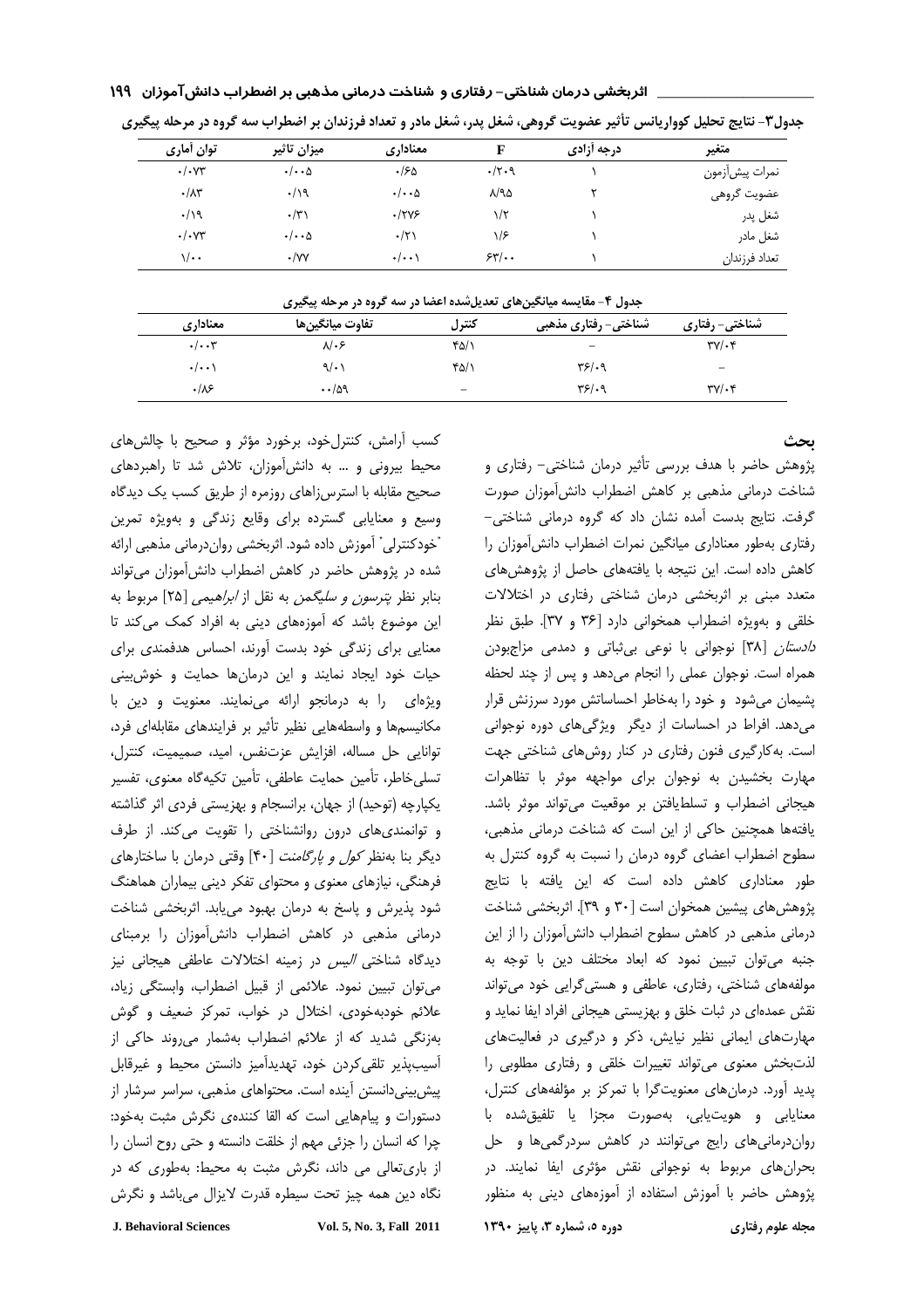#### <mark>۲۰۰</mark> وحیدی مطلق و هم*ک*اران ۔

نوع درمان شناختی – رفتاری و رواندرمانی دینی بتواند اثربخشی درمان را در کاهش اضطراب و پایداری هر چه بیشتر تأثیرات درمانی افزایش دهد.

تشکر و قدردانی

از کلیه کسانی که در به انجام رساندن این تحقیق به محققین کمک نمودند کمال تشکر و قدرانی را داریم.

## منابع

1- Argyle M. Psychology and religion. London and New York: Rautldege: 2001.

2- Jung KG. Psychology and alchemist. Translated by Parvin Faramarzi. Mashhad: Astan Qods Razavi Pub; 1373. [Persian]

 $3 -$ Allport GW, Ross JM. Personal religious orientation and prejudice: J Pers Soc Psychol. 1967;5(4):432-43.

Rippentropa E, Altmaierb EM, Chena JJ, Founda  $\mathbf{4}$ VJ. The relationship EM. Keffalaa between religion/spirituality and physical health, mental health, and pain in a chronic pain population. Pain. 2005;116:311-21.

Jekins RA, Pargament AI. Religion and spirituality  $5$ as recourses for coping with cancer. J psychol soc. 1995;13(1-2):51-74.

 $6-$ Schaefer AC, Goruch LR. Psychological adjustment and religiousness. The multivariate belief-motivation theory  $\alpha$ f religiousness. Scient Stud Relig. 1991;30(4):448-67.

 $7-$ Levin JS, Charters LM. Religion, health and psychological well-being in older adults. J aging healt. 1998:10(4):504-31.

Rasicc DT, Belika SL, Eliasb B, Katza LY, Ennsa  $\mathbf{8}$ M, Sareena J. Spirituality, religion and suicidal behavior in a nationally representative sample. J Affect Disord. 2009;114(1-3):32-40.

Hugueleta PH, Mohra S, Junga V, Gillieronb C,  $\mathbf{Q}_{\bullet}$ Brandtc PY, Borrasa L. Effect of religion on suicide attempts in outpatients with schizophrenia or schizoaffective disorders compared with inpatients with nonpsychotic disorders. Eur Psychi. 2007;22(3):188-94.

10- Hovey JD. Religion and suicidal ideation in a sample at Latin American immigrants. Psychol rep. 1999;85:171-7.

11- Lichtera DT, Carmaltb JH. Religion and marital quality among low-income couples. Soc Sci Res. 2009;38(1):168-87.

12- Koffmana J. Morgana M. Edmondsa P. Specka P. Higginson IJ. I know he controls cancer: The meanings of religion among Black Caribbean and White British patients with advanced cancer. Soci Sci Med. 2008;67(5):780-9.

13- McCullougha ME, Willoughbya BLB. Religion, self-regulation, and self-control: associations, explanations and implications. Psychol Bull. 2009;135(1):69-93.

14- Philip HB, Brian T. Religion and subjective wellbeing among the elderly in China. J Soc-Econom. 2009;38(2):310-9.

15- Clark DB, Nelighbors BD, Skerlec LM, Randen J. disorders in adolescence: Characteristic, Anxiety prevalence and comorbidity. Clinic psychol rev. 1994;14(2):113-37.

16- Koeng HG, George LK, Hays JC. The relationship between religious activates and blood-pressure in older adults. Intern J psychi med. 1998;28(2):189-213.

**J. Behavioral Sciences** 

Vol. 5, No. 3, Fall 2011

مثبت به آینده است که در تمام تعالیم و محتواهای مذهبی بهچشم می خورد. دیدگاه مذهبی، نگرش آسیبپذیر تلقی نکردن خود، احساس امنیت در محیط و قابل پیش بینی دانستن آینده را به انسان گوشزد و القا می نماید [۴۱]. نتایج پژوهش حاضر بین میزان اثربخشی درمان شناختی- رفتاری و شناخت درمانی مذهبی در کاهش اضطراب دانش آموزان، تفاوت معناداری را نشان نداد. شناخت درمانی مذهبی از حیث به کارگیری یکی از عناصر مهم فرهنگی یعنی مذهب در اصلاح طرحوارههای شناختی مراجعان نقطه امتیاز ارزشمندی را نسبت به درمان شناختی رفتاری دارا میباشد و درمان شناختی رفتاری نیز از لحاظ به کارگیری فنون رفتاری و استفاده از این فنون در تداوم بخشی هرچه بیشتر به بازسازیهای شناختی نسبت به شناخت درمانی مذهبی واجد امتیاز بیشتری می,باشد. لذا بەنظر می,رسد که درنظر گرفتن باورها و طرحوارههای مذهبی درمان جویان در تنظیم پروتکل های شناختی رفتاری بهویژه در جوامع مذهب گرایی همچون جامعه ایرانی می تواند اثربخشی این مداخلات را افزایش دهد. بهعقیده آدلر درمانی که هر کار دیگری انجام دهد، از قبیل رفع مشكل و يا كاهش نشانهها، اصلاح رفتار يا ايجاد بينش، ولي مراجع را به فلسفه خاصی از زندگی مجهز نکند درمان ناقصی خواهد بود [۴۲]. پژوهش حاضر با محدودیتهایی مواجه بود. با وجود تلاش محققین به منظور ایجاد سه گروه همگن، اعضای سه گروه از لحاظ متغیرهای جمعیت شناختی و متغیرهایی همچون سابقه ابتلا به سایر اختلالات روانی، مصرف دارو، سابقه استفاده از خدمات روان درمانی، میزان اعتقاد اولیه به باورهای مذهبی و … دارای تفاوتهایی بودند و هر چند که قرار گرفتن اعضا بهطور تصادفى در گروهها و استفاده از تحليل كوواريانس برای تحلیل دادهها خود تا حدودی تأثیر تفاوت های اولیه بر نتایج را خنثی می کند لیکن استفاده از گروههای همگن تر در پژوهش های آتی پیشنهاد می شود. با توجه به اینکه نمونه بژوهش، دانش آموزان دختر دبیرستانی بودند در تعمیم نتایج به سایر گروهها باید احتیاط نمود. با توجه به اینکه تاکنون پژوهش دیگری که به مقایسه رواندرمانیهای مذهبی و غیرمذهبی در درمان اختلالات روانی پرداخته باشد در کشور صورت نگرفته است لذا انجام پژوهش های بیشتر بهمنظور افزایش اطمینان به یافتههای پژوهشی پیشنهاد می شود.

#### نتيجه گيري

یژوهش حاضر نشان داد که استفاده از ساختارهای فرهنگی و محتوای معنوی در رواندرمانی می تواند بهعنوان نوعی درمان مؤثر در كاهش علائم اضطرابي بهكار رود. بنابراين با توجه به تأثیرپذیری نسبتاً زیاد رواندرمانی از بافت فرهنگی در جامعه ايراني، شايد تدوين يک پروتکل درماني تلفيقي و غني از هر دو

دوره ٥، شماره ٣، پاییز ١٣٩٠

مجله علوم رفتاري